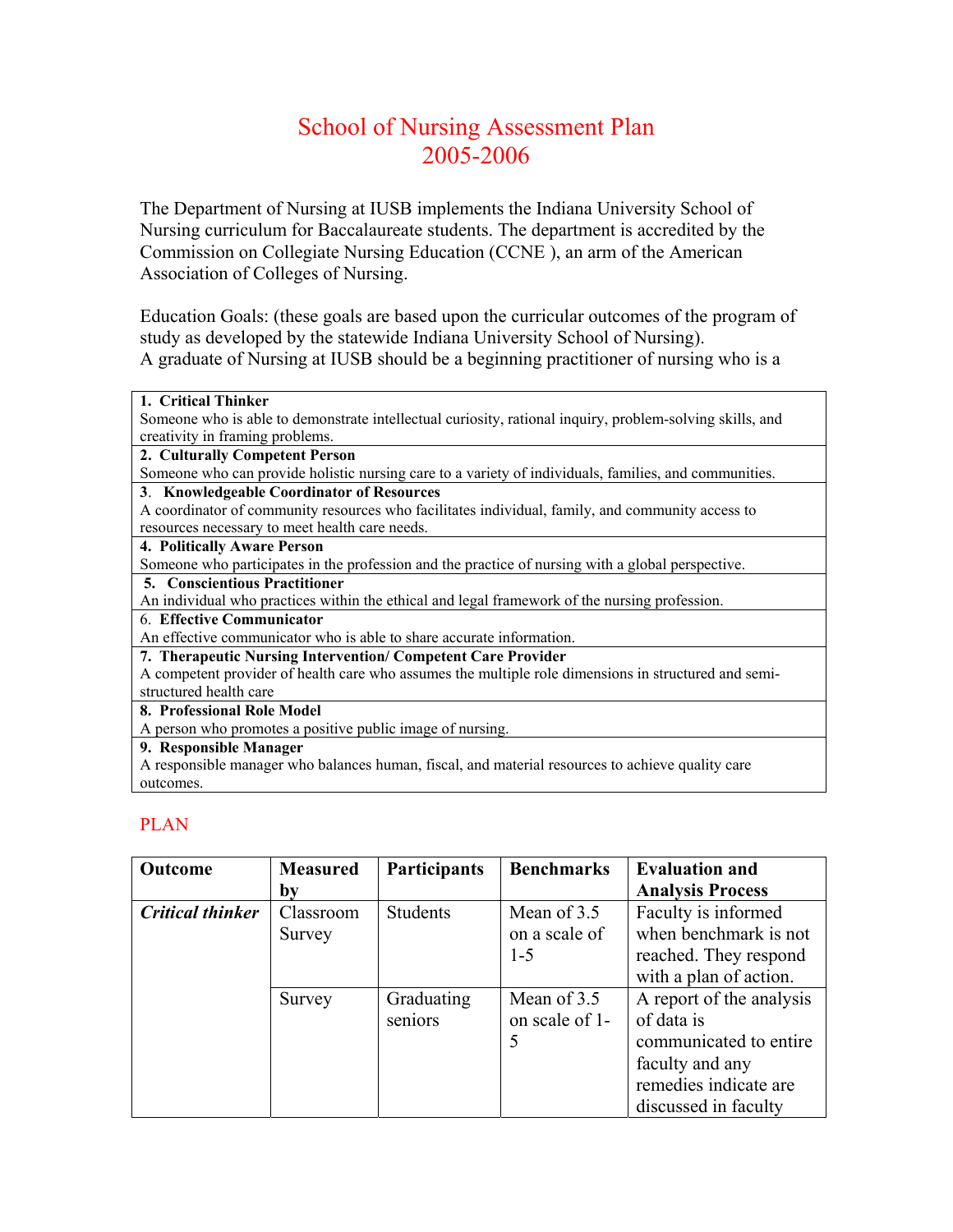|                                              |                      |                                      |                                                                                                                                                                                                                                                              | meeting.                                                                                                                                         |  |
|----------------------------------------------|----------------------|--------------------------------------|--------------------------------------------------------------------------------------------------------------------------------------------------------------------------------------------------------------------------------------------------------------|--------------------------------------------------------------------------------------------------------------------------------------------------|--|
|                                              | Course<br>evaluation | Faculty<br>responsible<br>for course | Qualitative<br>$data - no$<br>benchmarks                                                                                                                                                                                                                     | Report and plans for<br>improvement are sent to<br>the Undergraduate<br>Coordinator.                                                             |  |
|                                              | Mosby<br>Assesstest  | Graduating<br>Seniors                | Overall results<br>Reports given to<br>should be<br>faculty, results<br>discussed in faculty<br>equal or<br>meetings and actions<br>greater than<br>other national<br>taken as is appropriate.<br>graduating<br>seniors who<br>have<br>completed the<br>test |                                                                                                                                                  |  |
| Culturally<br><b>Competent Person</b>        | Classroom<br>Survey  | <b>Students</b>                      | Mean of 3.5<br>on a scale of<br>$1 - 5$                                                                                                                                                                                                                      | Faculty is informed<br>when benchmark is not<br>reached. They respond<br>with a plan of action.                                                  |  |
|                                              | Survey               | Graduating<br>Students               | Mean of 3.5<br>on scale of 1-<br>5                                                                                                                                                                                                                           | A report of the analysis<br>of data is<br>communicated to entire<br>faculty and any<br>remedies indicate are<br>discussed in faculty<br>meeting. |  |
|                                              | Course<br>evaluation |                                      | Qualitative<br>$data - no$<br>benchmarks                                                                                                                                                                                                                     | Report and plans for<br>improvement are sent to<br>the Undergraduate<br>Coordinator.                                                             |  |
| Knowledgeable<br>Coordinator of<br>resources | Classroom<br>Survey  | Students                             | Mean of 3.5<br>on a scale of<br>$1 - 5$                                                                                                                                                                                                                      | Faculty is informed<br>when benchmark is not<br>reached. They respond<br>with a plan of action.                                                  |  |
|                                              | Survey               | Graduating<br>Seniors                | Mean of 3.5<br>on scale of 1-<br>5                                                                                                                                                                                                                           | A report of the analysis<br>of data is<br>communicated to entire<br>faculty and any<br>remedies indicate are<br>discussed in faculty<br>meeting. |  |
|                                              | Course<br>evaluation | Faculty<br>responsible               | Qualitative<br>data - no                                                                                                                                                                                                                                     | Report and plans for<br>improvement are sent to                                                                                                  |  |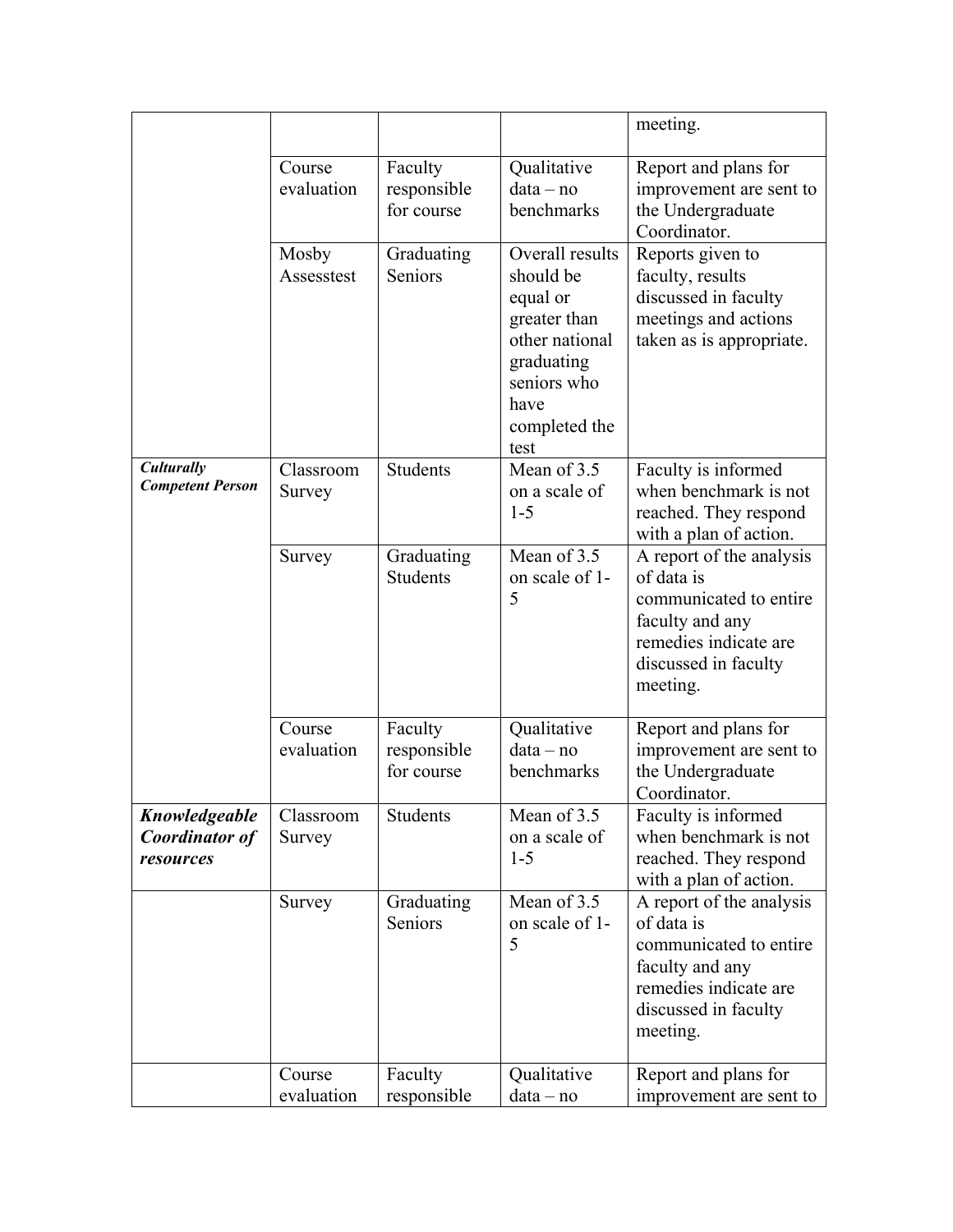|                                                                  |                      | for course                           | benchmarks                                                                                                                                                                             | the Undergraduate<br>Coordinator.                                                                                                                |
|------------------------------------------------------------------|----------------------|--------------------------------------|----------------------------------------------------------------------------------------------------------------------------------------------------------------------------------------|--------------------------------------------------------------------------------------------------------------------------------------------------|
| Politically<br><b>Aware Person</b>                               | Classroom<br>Survey  | <b>Students</b>                      | Mean of 3.5<br>on a scale of<br>$1 - 5$                                                                                                                                                | Faculty is informed<br>when benchmark is not<br>reached. They respond<br>with a plan of action.                                                  |
|                                                                  | Survey               | Graduating<br>seniors                | Mean of 3.5<br>A report of the analysis<br>on scale of 1-<br>of data is<br>5<br>communicated to entire<br>faculty and any<br>remedies indicate are<br>discussed in faculty<br>meeting. |                                                                                                                                                  |
|                                                                  | Course<br>evaluation | Faculty<br>responsible<br>for course | Qualitative<br>$data - no$<br>benchmarks                                                                                                                                               | Report and plans for<br>improvement are sent to<br>the Undergraduate<br>Coordinator.                                                             |
| <b>Conscientious</b><br><b>Practitioner of</b><br><b>Nursing</b> | Classroom<br>Survey  | Students                             | Mean of 3.5<br>on a scale of<br>$1 - 5$                                                                                                                                                | Faculty is informed<br>when benchmark is not<br>reached. They respond<br>with a plan of action.                                                  |
|                                                                  | Survey               | Graduating<br>seniors                | Mean of 3.5<br>on scale of 1-<br>5                                                                                                                                                     | A report of the analysis<br>of data is<br>communicated to entire<br>faculty and any<br>remedies indicate are<br>discussed in faculty<br>meeting. |
|                                                                  | Course<br>evaluation | Faculty<br>responsible<br>for course | Qualitative<br>data – no<br>benchmarks                                                                                                                                                 | Report and plans for<br>improvement are sent to<br>the Undergraduate<br>Coordinator.                                                             |
| <b>Effective</b><br><b>Communicator</b>                          | Classroom<br>Survey  | Students                             | Mean of 3.5<br>on a scale of<br>$1 - 5$                                                                                                                                                | Faculty is informed<br>when benchmark is not<br>reached. They respond<br>with a plan of action.                                                  |
|                                                                  | Survey               | Graduating<br>seniors                | Mean of 3.5<br>on scale of 1-<br>5                                                                                                                                                     | A report of the analysis<br>of data is<br>communicated to entire<br>faculty and any<br>remedies indicate are<br>discussed in faculty<br>meeting. |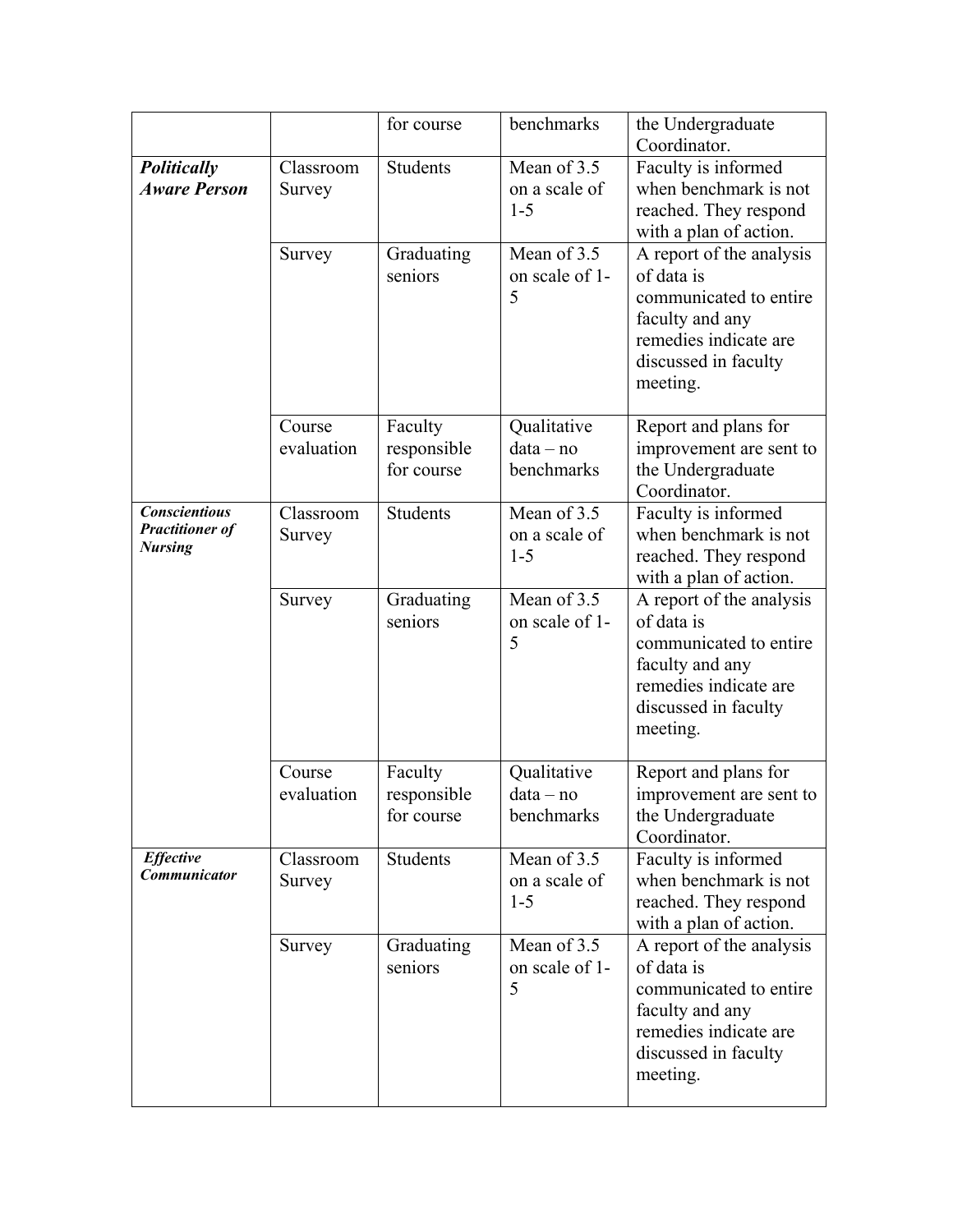|                                                                                                   | Course<br>evaluation      | Faculty<br>responsible<br>for course                                                                                                                              | Qualitative<br>$data - no$<br>benchmarks                                                                                                                                               | Report and plans for<br>improvement are sent to<br>the Undergraduate<br>Coordinator.                                                             |
|---------------------------------------------------------------------------------------------------|---------------------------|-------------------------------------------------------------------------------------------------------------------------------------------------------------------|----------------------------------------------------------------------------------------------------------------------------------------------------------------------------------------|--------------------------------------------------------------------------------------------------------------------------------------------------|
| <b>Therapeutic</b><br><b>Nursing</b><br>Intervention/<br><b>Competent Care</b><br><b>Provider</b> | Classroom<br>Survey       | <b>Students</b>                                                                                                                                                   | Mean of $3.\overline{5}$<br>on a scale of<br>$1 - 5$                                                                                                                                   | Faculty is informed<br>when benchmark is not<br>reached. They respond<br>with a plan of action.                                                  |
|                                                                                                   | Survey                    | Graduating<br>seniors                                                                                                                                             | Mean of 3.5<br>A report of the analysis<br>of data is<br>on scale of 1-<br>5<br>communicated to entire<br>faculty and any<br>remedies indicate are<br>discussed in faculty<br>meeting. |                                                                                                                                                  |
|                                                                                                   | Course<br>evaluation      | Faculty<br>responsible<br>for course                                                                                                                              | Qualitative<br>$data - no$<br>benchmarks                                                                                                                                               | Report and plans for<br>improvement are sent to<br>the Undergraduate<br>Coordinator.                                                             |
|                                                                                                   | Mosby<br>Assesstest       | Overall results<br>Graduating<br>should be<br>Seniors<br>equal or<br>greater than<br>other national<br>graduating<br>seniors who<br>have<br>completed the<br>test |                                                                                                                                                                                        | Reports given to<br>faculty, results<br>discussed in faculty<br>meetings and actions<br>taken as is appropriate.                                 |
|                                                                                                   | <b>NCLEX</b><br>pass rate | Graduating<br>seniors                                                                                                                                             | Pass rate at or<br>above national<br>norms                                                                                                                                             | Reports to faculty.<br>Discussed in faculty<br>meetings and actions<br>taken                                                                     |
| <b>Professional Role</b><br><b>Model</b>                                                          | Classroom<br>Survey       | <b>Students</b>                                                                                                                                                   | Mean of 3.5<br>on scale of 1-<br>5                                                                                                                                                     | A report of the analysis<br>of data is<br>communicated to entire<br>faculty and any<br>remedies indicate are<br>discussed in faculty<br>meeting. |
|                                                                                                   | Survey                    | Graduating                                                                                                                                                        | Mean of 3.5                                                                                                                                                                            | A report of the analysis                                                                                                                         |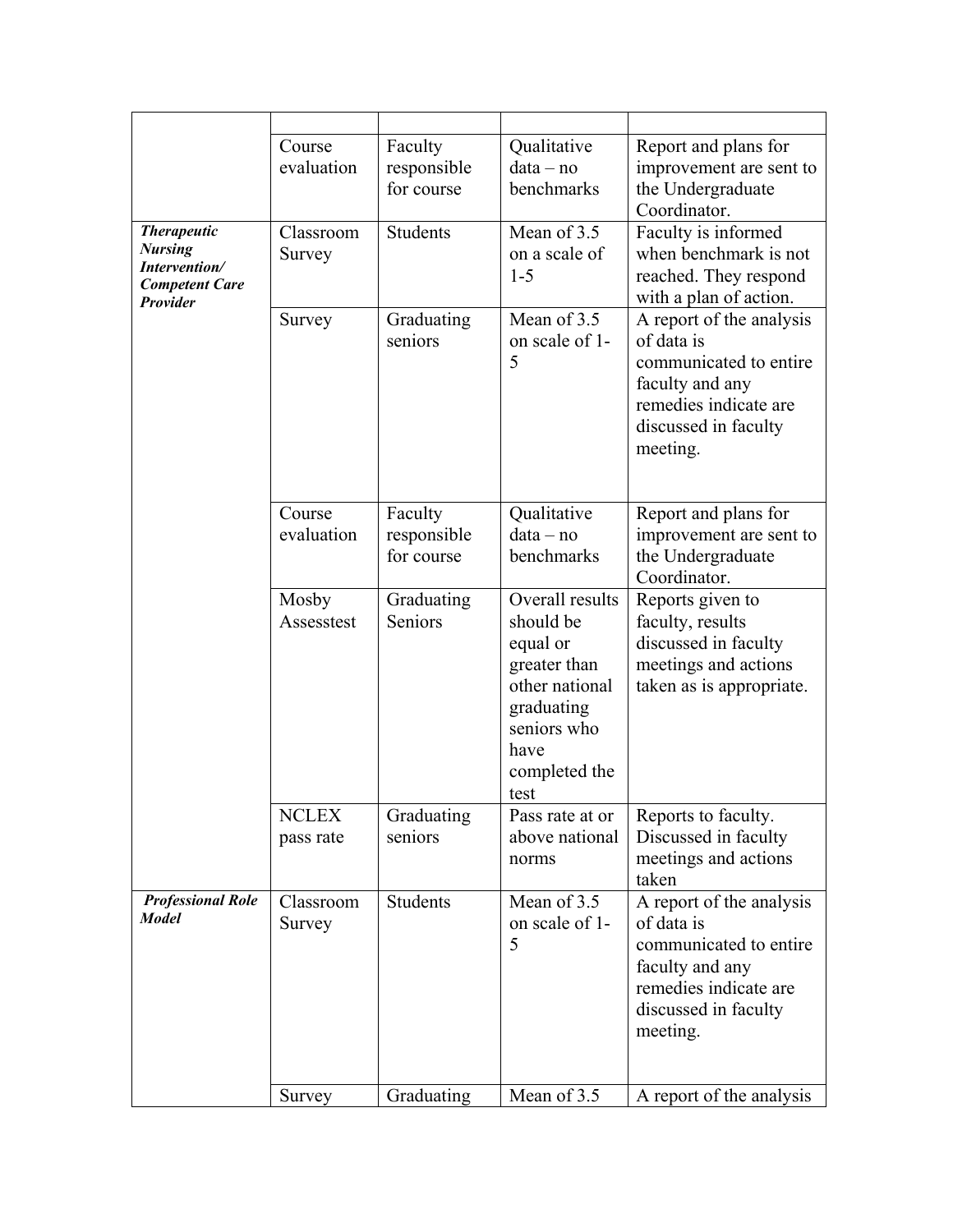|                               |                      | seniors                              | on scale of 1-<br>5                                                                                                                      | of data is<br>communicated to entire<br>faculty and any<br>remedies indicate are<br>discussed in faculty<br>meeting.                             |
|-------------------------------|----------------------|--------------------------------------|------------------------------------------------------------------------------------------------------------------------------------------|--------------------------------------------------------------------------------------------------------------------------------------------------|
|                               | Course<br>evaluation | Faculty<br>responsible<br>for course | Qualitative<br>$data - no$<br>benchmarks                                                                                                 | Report and plans for<br>improvement are sent to<br>the Undergraduate<br>Coordinator.                                                             |
| Responsible<br><b>Manager</b> | Classroom<br>survey  | <b>Students</b>                      | Mean of 3.5<br>on scale of 1-<br>5                                                                                                       | A report of the analysis<br>of data is<br>communicated to entire<br>faculty and any<br>remedies indicate are<br>discussed in faculty<br>meeting. |
|                               | Survey               | Graduating<br>seniors                | Mean of 3.5<br>on scale of 1-<br>5                                                                                                       | A report of the analysis<br>of data is<br>communicated to entire<br>faculty and any<br>remedies indicate are<br>discussed in faculty<br>meeting. |
|                               | Course<br>evaluation | Faculty<br>responsible<br>for course | Qualitative<br>$data - no$<br>benchmarks                                                                                                 | Report and plans for<br>improvement are sent to<br>the Undergraduate<br>Coordinator.                                                             |
|                               | Mosby<br>Assesstest  | Graduating<br>Seniors                | Overall results<br>should be<br>equal or<br>greater than<br>other national<br>graduating<br>seniors who<br>have<br>completed the<br>test | Reports given to<br>faculty, results<br>discussed in faculty<br>meetings and actions<br>taken as is appropriate.                                 |

Alumni Survey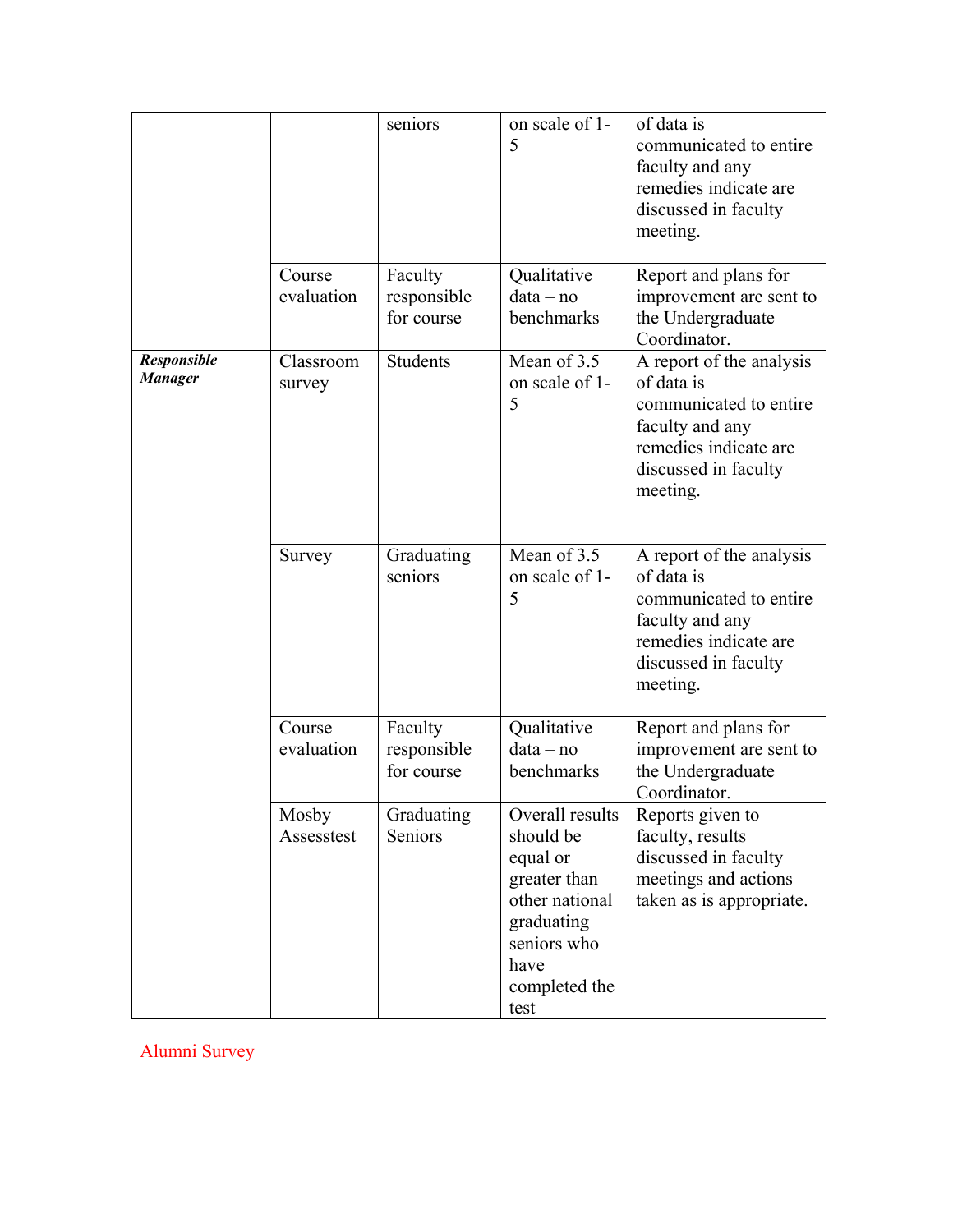The overall ability of the program to enable graduates to practice at an entry level in the profession of nursing is evaluated through an alumni survey that ask the alumnus to indicate whether or not the program prepared he or she to practice the profession.

## FUTURE PLANS FOR ASSESSMENT

The faculty are currently developing measurable behaviors for each level of the curriculum in each of the following areas:

Critical thinking

Communication

Practice of Nursing

Once these behaviors are identified and evaluation of the behaviors is implemented the plan is to develop behaviors in the other outcome areas.

### TOOLS

#### **BSN System-wide Exit Survey**

 University School of Nursing assisted you in meeting these outcomes. On a scale of 1 to 5, 1 being "not at Please consider the following BSN program outcomes and rate them as to how well you felt the Indiana all"; 2 being "poorly"; 3 being "adequately"; 4 being "well"; and 5 being "extremely well".

| Outcome                                   | <b>Extremely</b> | Well           | <b>Adequately</b> | <b>Poorly</b>               | Not at |
|-------------------------------------------|------------------|----------------|-------------------|-----------------------------|--------|
|                                           | Well             |                |                   |                             | All    |
| 1. Critical Thinker                       |                  |                |                   |                             |        |
| Someone who is able to demonstrate        | 5                | 4              | 3                 | $\overline{2}$              | 1      |
| intellectual curiosity, rational inquiry, |                  |                |                   |                             |        |
| problem-solving skills, and creativity in |                  |                |                   |                             |        |
| framing problems.                         |                  |                |                   |                             |        |
| 2. Culturally Competent Person            |                  |                |                   |                             |        |
| Someone who can provide holistic          | 5                | 4              | 3                 | $\overline{2}$              |        |
| nursing care to a variety of individuals, |                  |                |                   |                             |        |
| families, and communities.                |                  |                |                   |                             |        |
| 3. Knowledgeable Coordinator              |                  |                |                   |                             |        |
| A coordinator of community resources      | 5                | 4              | 3                 | $\mathcal{D}_{\mathcal{L}}$ |        |
| who facilitates individual, family, and   |                  |                |                   |                             |        |
| community access to resources necessary   |                  |                |                   |                             |        |
| to meet health care needs.                |                  |                |                   |                             |        |
| 4. Politically Aware Person               |                  |                |                   |                             |        |
| Someone who participates in the           | 5                | 4              | 3                 | $\overline{2}$              |        |
| profession and the practice of nursing    |                  |                |                   |                             |        |
| with a global perspective.                |                  |                |                   |                             |        |
| <b>5. Conscientious Practitioner</b>      |                  |                |                   |                             |        |
| An individual who practices within the    | 5                | $\overline{4}$ | 3                 | $\overline{2}$              |        |
| ethical and legal framework of the        |                  |                |                   |                             |        |
| nursing profession.                       |                  |                |                   |                             |        |
| 6. Effective Communicator                 |                  |                |                   |                             |        |
| An effective communicator who is able     | 5                | 4              | 3                 | 2                           |        |
| to share accurate information.            |                  |                |                   |                             |        |
| 7. Therapeutic Nursing Intervention/      |                  |                |                   |                             |        |
| <b>Competent Care Provider</b>            | 5                | 4              | 3                 | 2                           |        |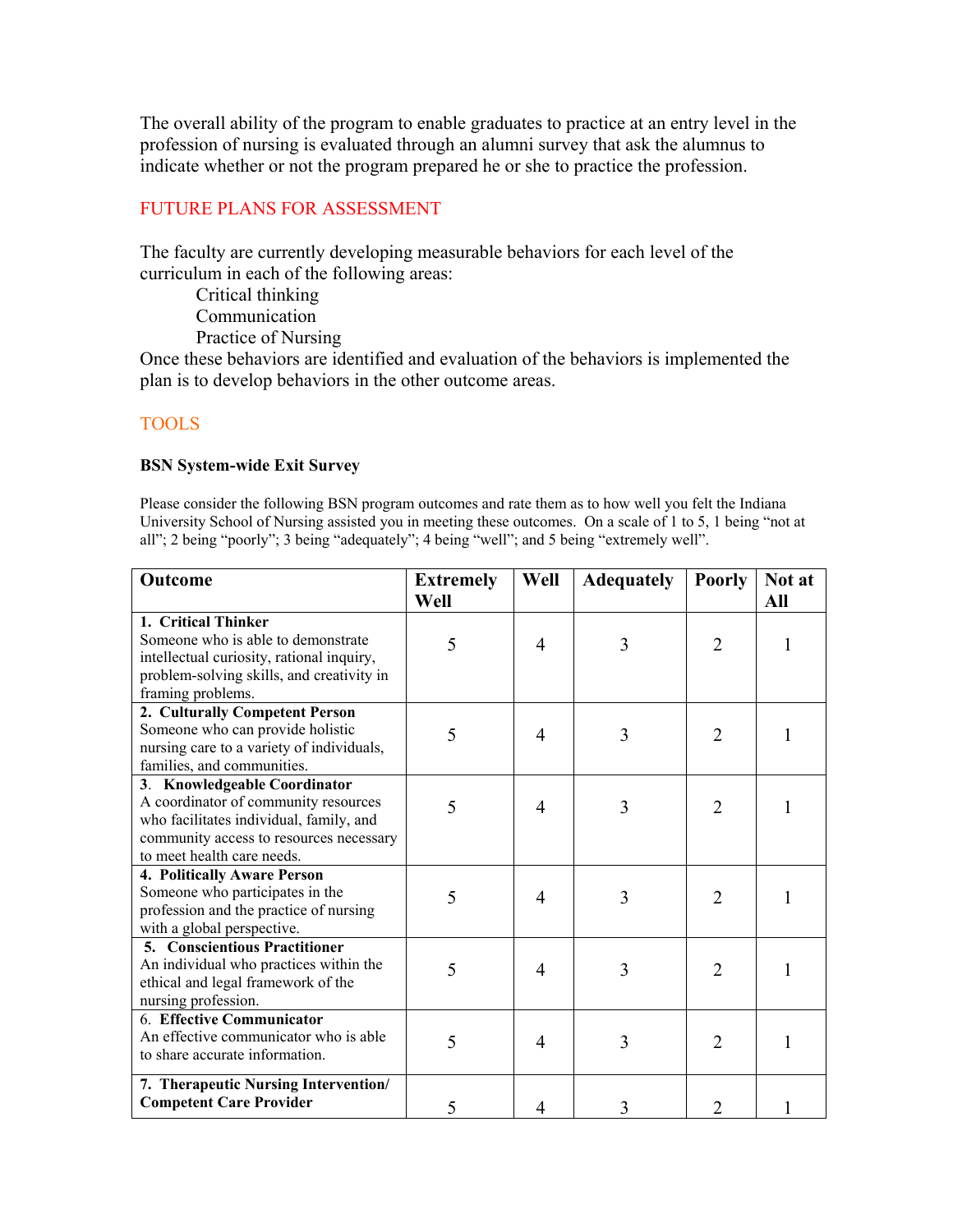| A competent provider of health care who<br>assumes the multiple role dimensions in<br>structured and semi-structured health<br>care        |  |  |  |
|--------------------------------------------------------------------------------------------------------------------------------------------|--|--|--|
|                                                                                                                                            |  |  |  |
| 8. Professional Role Model<br>A person who promotes a positive public<br>image of nursing.                                                 |  |  |  |
| 9. Responsible Manager<br>A responsible manager who balances<br>human, fiscal, and material resources to<br>achieve quality care outcomes. |  |  |  |

10. What is your overall satisfaction with the nursing program: (please circle response)

| Extremely satisfied | Satisfied | Undecided | Disappointed | <b>Extremely Disappointed</b> |
|---------------------|-----------|-----------|--------------|-------------------------------|
|                     |           |           |              |                               |

Now we would like to ask you about some of your plans for the future.

11. I plan to seek further nursing education at some time in the future: circle the best answer

Yes No Undecided

If  $Yes - chose between MSN NP PhD DNS$ 

12. I plan to seek employment in a nursing role after passing NCLEX-RN. Yes No Undecided

If No or Undecided please explain:

13. In what type of environment do you plan to practice immediately after graduation? (Circle the best answer)

BBBBBBBBBBBBBBBBBBBBBBBBBBBBBBBBBBBBBBBBBBBBBBBBBBBBBBBBBBBBBBBBBBBBBBBB

Hospital/Acute Care Facility Community Agency Extended Care Facility

Other (please specify)

14. What specialty area of nursing do you plan to practice in immediately after graduation? (ie. adult acute care, pediatrics, mental health, critical care, etc.)

BBBBBBBBBBBBBBBBBBBBBBBBBBBBBBBBBBBBBBBBBBBBBBBBBBBBBBBBBBBBBBBBB

15. What professional nursing organizations do you plan to join or have you joined? (ie, ISNA, Specialty organization, etc)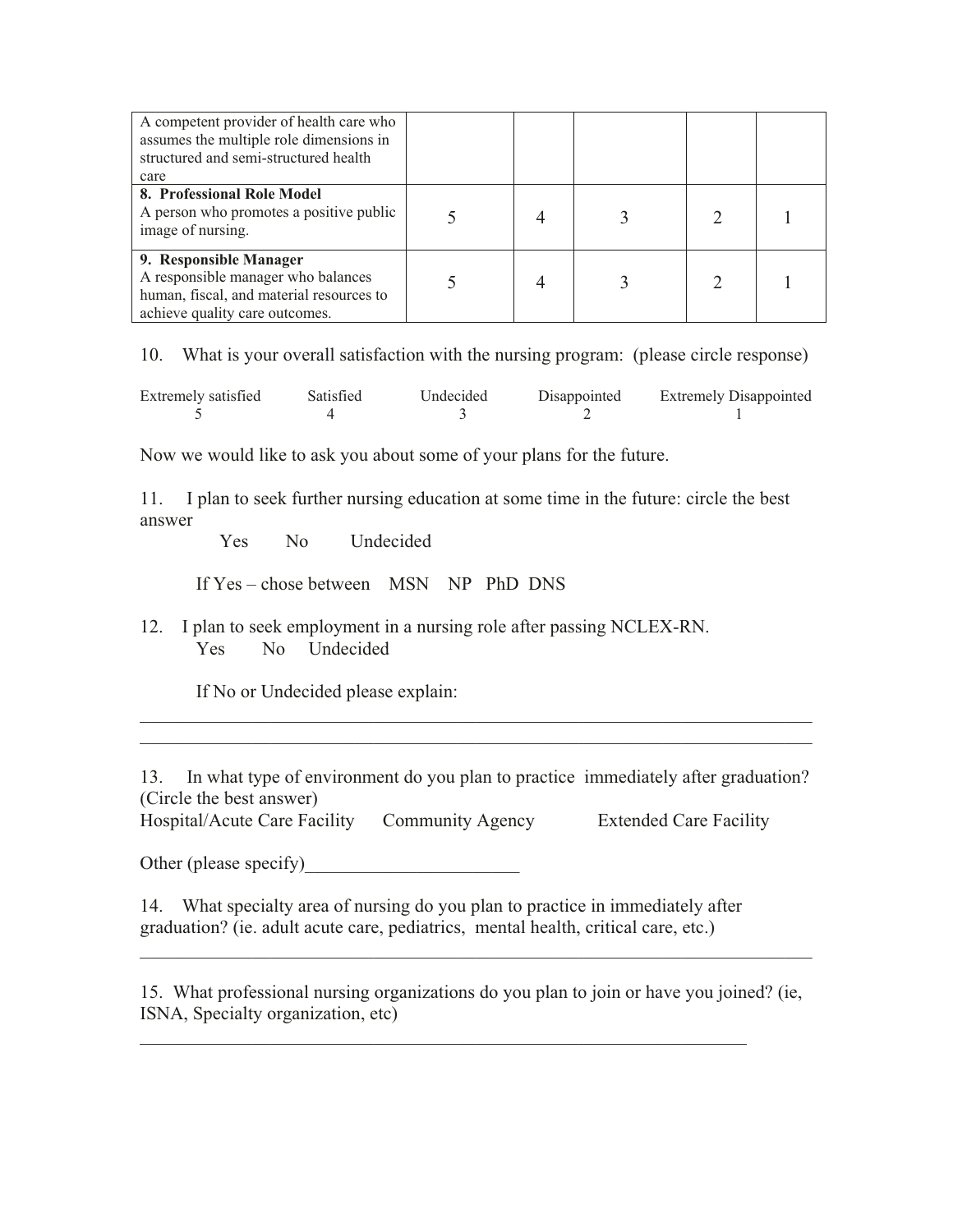# **Indiana University South Bend School of Nu Course Evaluation Assessment Tool: 5<sup>th</sup> Semester and**

| <b>Course Number</b>                                                                                        | <b>Semester</b> |
|-------------------------------------------------------------------------------------------------------------|-----------------|
| Please consider the following statements in regards to the course (not the instructor). Mark each responent |                 |
| Indicate how well you think the course has helped you to become:                                            |                 |
|                                                                                                             |                 |
| 1. Someone who is able to demonstrate intellectual curiosity, rational inquiry, problem solving             |                 |
| skills, and creativity in framing problems.                                                                 |                 |
| 2. Someone who is able to examine his/her own and various beliefs values and practices.                     |                 |
| 3. Someone who assesses culturally-tied health beliefs and practices to maximize health potential.          |                 |
| 4. Someone who is able to share accurate information.                                                       |                 |
| 5. Someone who promotes a positive public image of nursing.                                                 |                 |
| 6. Someone who provides safe nursing care who can function in a variety of professional nursing             |                 |
| roles in structured and non structured health care settings.                                                |                 |
| 7. Someone who balances human, fiscal, and material resources to achieve quality health care                |                 |
| outcomes.                                                                                                   |                 |
| 8. Someone who practices within an ethical and legal framework for the nursing profession.                  |                 |
| 9. Someone who is a knowledgeable care coordinator who facilitates access to resources                      |                 |
| necessary to meet health care needs of individuals, families, and communities.                              |                 |
| 10. Someone who understands the political dynamics in various settings and is able to participate           |                 |
| in the change process to shape health care policy.                                                          |                 |
| ADDITIONAL QUESTIONS TO ANSWER AS THEY APPLY TO THE COURSE YOU A                                            |                 |
| How frequently did you use the each of the following to assist you to learn course content?                 |                 |
| 1. Required Text<br>2. Other Assigned Readings                                                              |                 |
| If Oncourse was used:                                                                                       |                 |
| 3. How often did you access it to check for email or announcements?                                         |                 |
| If Oncourse was used:                                                                                       |                 |
| 4. How often did you access it to check for course assignments?                                             |                 |
| If the course had exams:                                                                                    |                 |
| 5. What would be an appropriate number of exams to accurately test the course content?                      |                 |
| If the course had quizzes:                                                                                  |                 |
| 6. What would be an appropriate number of quizzes to test the course content?                               |                 |
| If the course had written assignments:                                                                      |                 |
| 7. What did you learn from the assignment(s)?                                                               |                 |
|                                                                                                             |                 |
|                                                                                                             |                 |
|                                                                                                             |                 |
|                                                                                                             |                 |
|                                                                                                             |                 |
| If the course included group work:                                                                          |                 |
| 9. What is one thing you learned from working in a group?                                                   |                 |
|                                                                                                             |                 |
| If the course had oral presentations as assignments:<br>8. What did you learn from the assignment(s)?       |                 |

**Indiana University South Bend School of Nursing Course Evaluation Assessment Tool: 4th Semester Level** 

**emester\_\_\_\_\_\_\_\_\_\_\_\_\_\_\_\_\_\_\_\_ Year\_\_\_\_\_\_\_\_\_\_\_\_\_\_\_**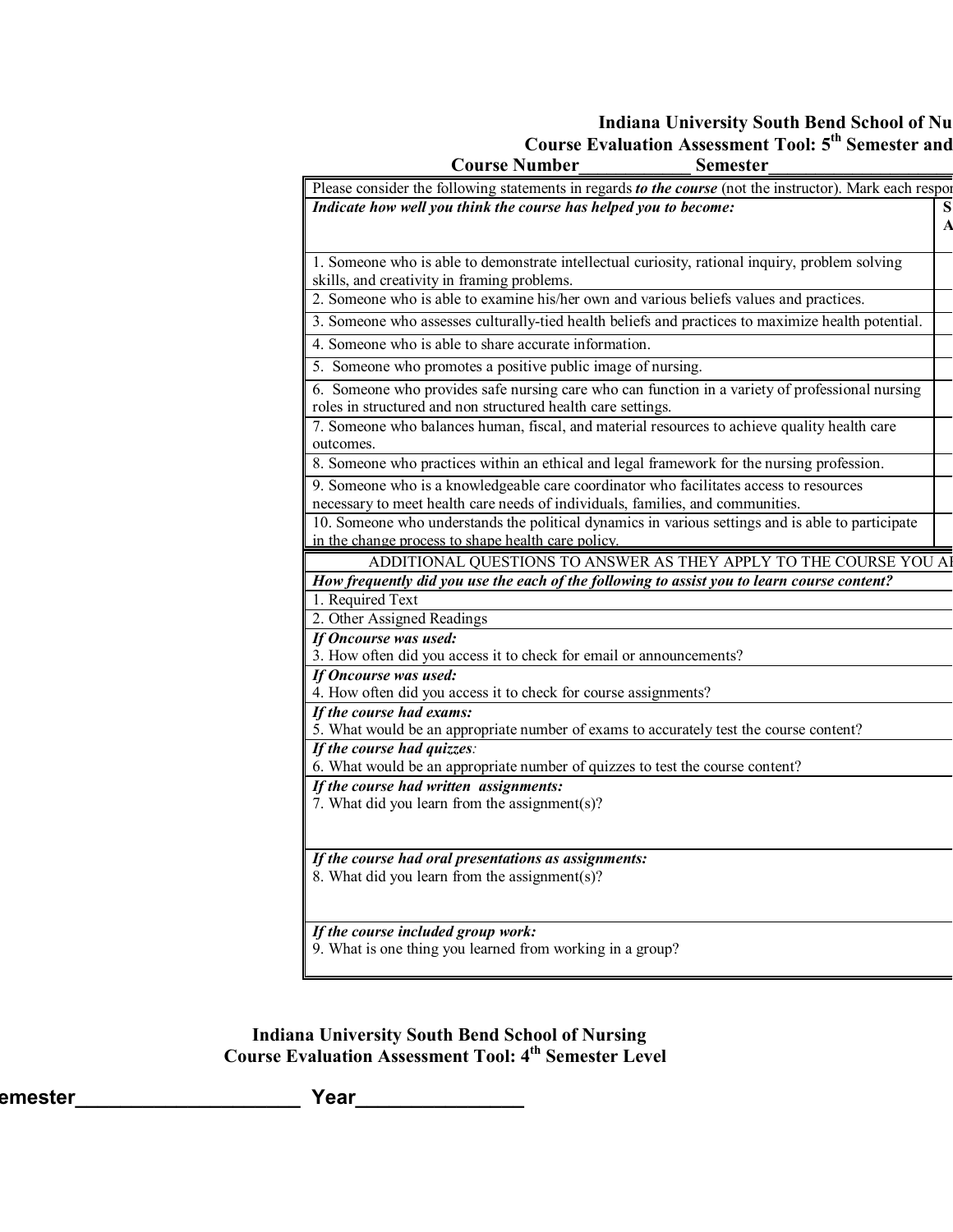| Please consider the following statements in regards to the course (not the instructor). Mark each response with an "X". |  |       |                 |                                    |                  |
|-------------------------------------------------------------------------------------------------------------------------|--|-------|-----------------|------------------------------------|------------------|
| Indicate how well you think the course has helped you to become:                                                        |  | Agree | <b>Disagree</b> | <b>Strongly</b><br><b>Disagree</b> | I Do Not<br>Know |
|                                                                                                                         |  | 3     |                 |                                    |                  |
| 1. Someone who is able to demonstrate intellectual curiosity, rational                                                  |  |       |                 |                                    |                  |
| inquiry, problem solving skills, and creativity in framing problems.                                                    |  |       |                 |                                    |                  |
| 2. Someone who is able to examine his/her own and various beliefs                                                       |  |       |                 |                                    |                  |
| values and practices.                                                                                                   |  |       |                 |                                    |                  |
| 3. Someone who assesses culturally-tied health beliefs and practices                                                    |  |       |                 |                                    |                  |
| to maximize health potential.                                                                                           |  |       |                 |                                    |                  |
| 4. Someone who is able to share accurate information.                                                                   |  |       |                 |                                    |                  |
| 5. Someone who promotes a positive public image of nursing.                                                             |  |       |                 |                                    |                  |
| 6. Someone who provides safe nursing care who can function in a                                                         |  |       |                 |                                    |                  |
| variety of professional nursing roles in structured health care                                                         |  |       |                 |                                    |                  |
| settings.                                                                                                               |  |       |                 |                                    |                  |
| 7. Someone who balances resources to achieve quality health care                                                        |  |       |                 |                                    |                  |
| outcomes.                                                                                                               |  |       |                 |                                    |                  |
| 8. Someone who practices within an ethical and legal framework for                                                      |  |       |                 |                                    |                  |
| the nursing profession.                                                                                                 |  |       |                 |                                    |                  |

| ADDITIONAL QUESTIONS TO ANSWER AS THEY APPLY TO THE COURSE YOU ARE EVALUATING:          |              |              |       |  |  |
|-----------------------------------------------------------------------------------------|--------------|--------------|-------|--|--|
| How frequently did you use the each of the following to assist you to learn course      | <b>Never</b> | Occasionally | Often |  |  |
| content?                                                                                |              |              |       |  |  |
| 1. Required Text                                                                        |              |              |       |  |  |
| 2. Other Assigned Readings                                                              |              |              |       |  |  |
| If Oncourse was used:                                                                   |              |              |       |  |  |
| 3. How often did you access it to check for email or announcements?                     |              |              |       |  |  |
| If Oncourse was used:                                                                   |              |              |       |  |  |
| 4. How often did you access it to check for course assignments?                         |              |              |       |  |  |
| If the course had exams:                                                                |              |              |       |  |  |
| 5. What would be an appropriate number of exams to accurately                           |              |              |       |  |  |
| test the course content?                                                                |              |              |       |  |  |
|                                                                                         |              |              |       |  |  |
| If the course had quizzes:                                                              |              |              |       |  |  |
| 6. What would be an appropriate number of quizzes to test                               |              |              |       |  |  |
| the course content?                                                                     |              |              |       |  |  |
|                                                                                         |              |              |       |  |  |
| If the course had written assignments:<br>7. What did you learn from the assignment(s)? |              |              |       |  |  |
|                                                                                         |              |              |       |  |  |
|                                                                                         |              |              |       |  |  |
|                                                                                         |              |              |       |  |  |
| If the course had oral presentations as assignments:                                    |              |              |       |  |  |
| 8. What did you learn from the assignment(s)?                                           |              |              |       |  |  |
|                                                                                         |              |              |       |  |  |
|                                                                                         |              |              |       |  |  |
|                                                                                         |              |              |       |  |  |
| If the course included group work:                                                      |              |              |       |  |  |
| 9. What is one thing you learned from working in a group?                               |              |              |       |  |  |
|                                                                                         |              |              |       |  |  |
|                                                                                         |              |              |       |  |  |
|                                                                                         |              |              |       |  |  |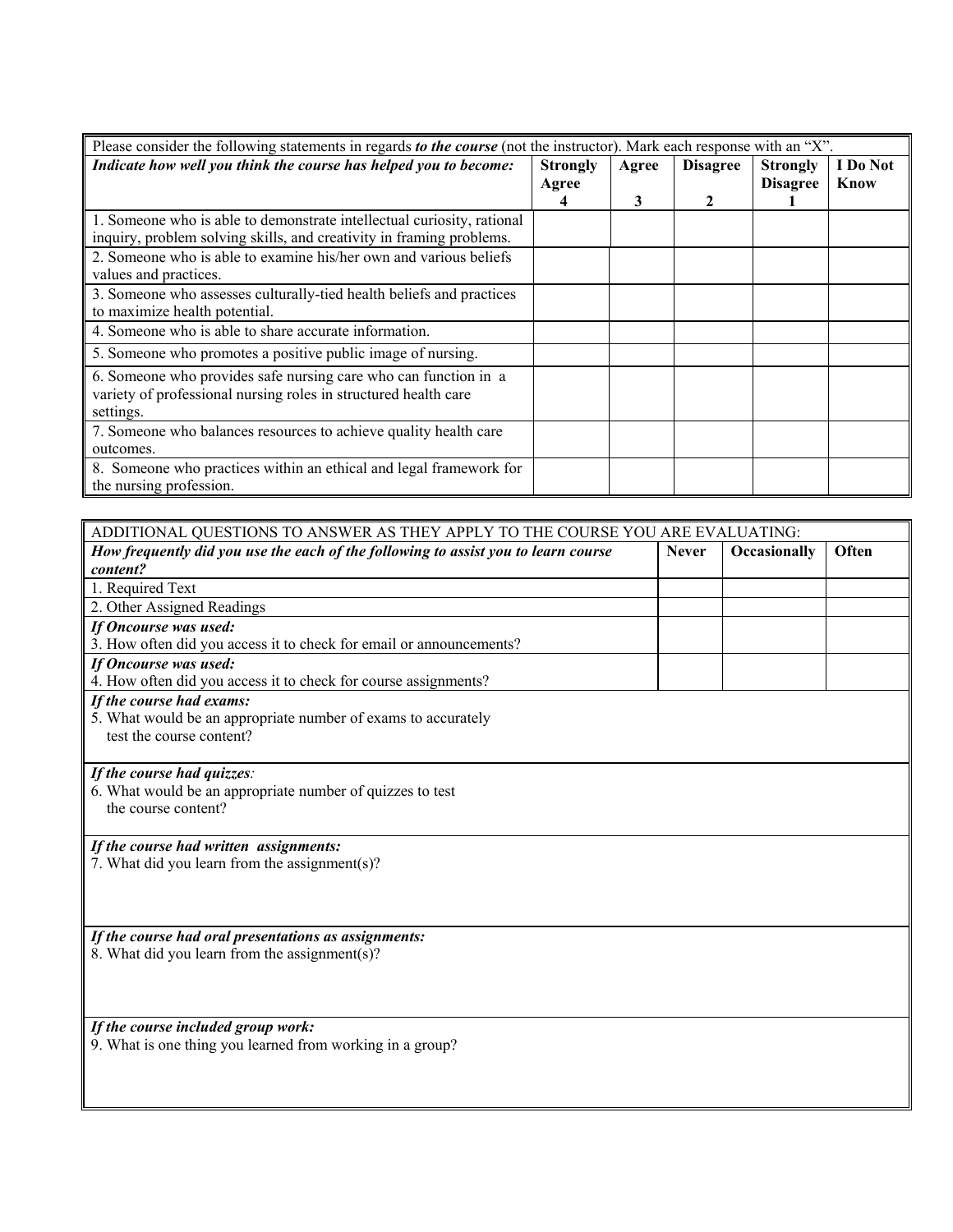#### **Indiana University South Bend School of Nursing Course Evaluation Assessment Tool: Third Semester Level**

Course Number **Semester** Semester **Semester** 

 1. Someone who is able to demonstrate intellectual curiosity, rational inquiry, problem solving skills, and creativity in framing 3. Someone who assesses culturally-tied health beliefs and 5. Someone who promotes a positive public image of nursing. Please consider the following statements in regards *to the course* (not the instructor). Mark each response with an "X". *Indicate how well you think the course has helped you to become:* Strongly **Agree 4 Agree 3 Disagree 2 Strongly Disagree 1 I Do Kno**  problems. 2. Someone who is able to examine his/her own and various beliefs values and practices. practices to maximize health potential. 4. Someone who is able to share accurate information.

| ADDITIONAL QUESTIONS TO ANSWER AS THEY APPLY TO THE COURSE YOU ARE EVALUATING:              |              |                     |  |
|---------------------------------------------------------------------------------------------|--------------|---------------------|--|
| How frequently did you use the each of the following to assist you to learn course content? | <b>Never</b> | <b>Occasionally</b> |  |
| 1. Required Text                                                                            |              |                     |  |
| 2. Other Assigned Readings                                                                  |              |                     |  |
| If Oncourse was used:                                                                       |              |                     |  |
| 3. How often did you access it to check for email or announcements?                         |              |                     |  |
| If Oncourse was used:                                                                       |              |                     |  |
| 4. How often did you access it to check for course assignments?                             |              |                     |  |
| If the course had exams:                                                                    |              |                     |  |

5. What would be an appropriate number of exams to accurately test the course content?

*If the course had quizzes:* 

 $\frac{1}{2}$  ,  $\frac{1}{2}$  ,  $\frac{1}{2}$  ,  $\frac{1}{2}$  ,  $\frac{1}{2}$  ,  $\frac{1}{2}$  ,  $\frac{1}{2}$ 

6. What would be an appropriate number of quizzes to test the course content?

*If the course had written assignments:* 

7. What did you learn from the assignment(s)?

*If the course had oral presentations as assignments:*  8. What did you learn from the assignment(s)?